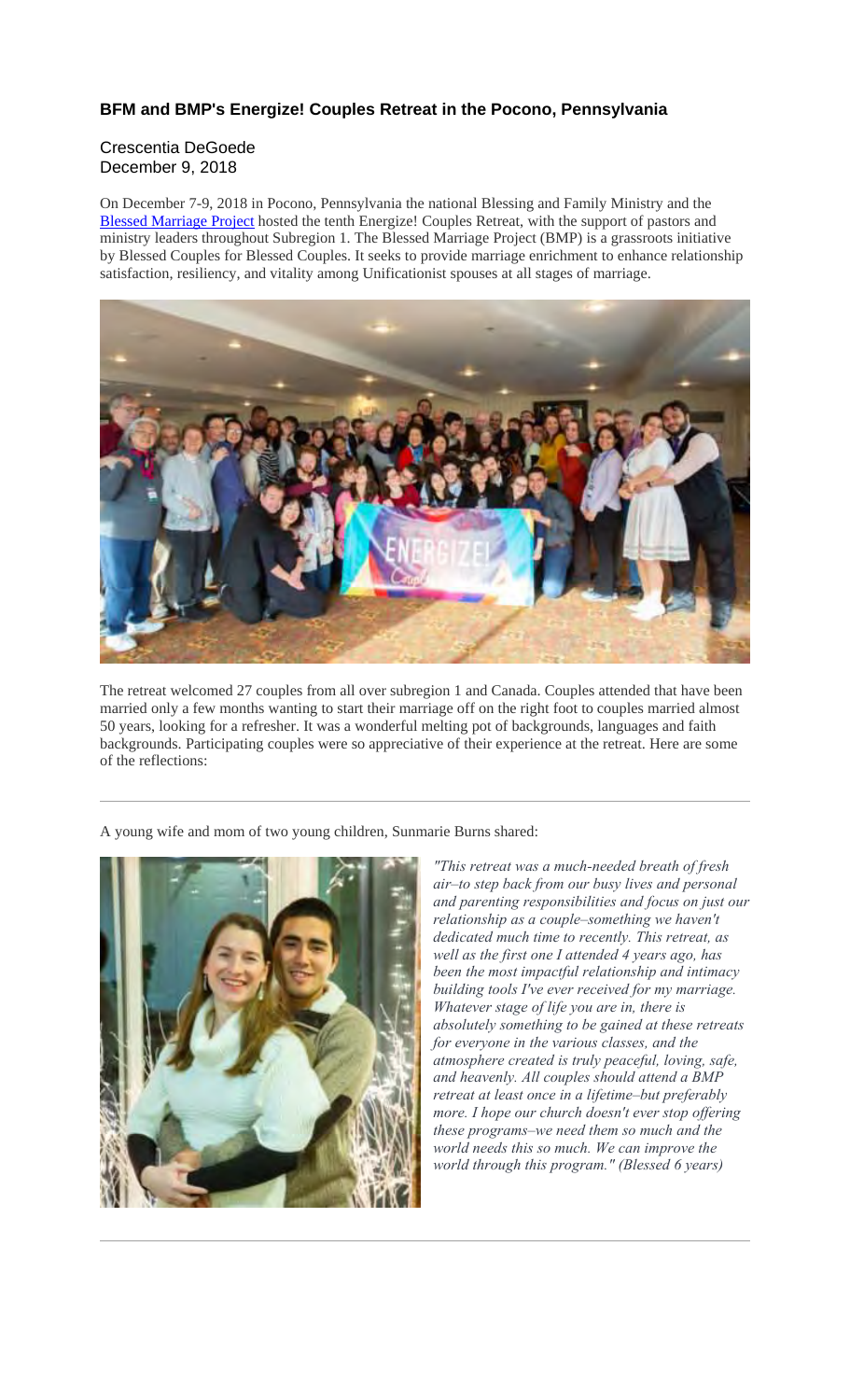

*"It was great opportunity to slow down and give some attention to our marriage. I got more aware of myself and my spouse feelings and needs. It will bring my wife and kids closer together. I would recommend this retreat because most couples have issues, one way or another from intimacy to children. And all of these issues come to light in this event."*

*~Husband, Blessed 36 years*

*"It is a very good experience where I gained new tools/ideas and ways of making relationships work. Breaking old preconceptions about roles and rules in a couple's relationship. I like the atmosphere of openness. I would recommend this retreat to another couple to make them more open in different ways of showing love and be refreshed and look forward to putting those in actions. It enhances all aspects of life–spiritually, emotionally, etc."*

~Wife, 21 years Blessed

## One husband Blessed for 21 years shared:

*"I felt a lot of love from staff and an urge to understand and practice the content so I can truly understand the true meaning of our Blessing and lovingly take care of my children. My relationship with my wife is so key to unfold and develop a true relationship. This retreat is so important because, as a Blessed Central Family, our role as Tribal Messiahs cannot truly be successful until we become victorious as a Blessed Couple. Also, it is so important for our children to see loving parents."*

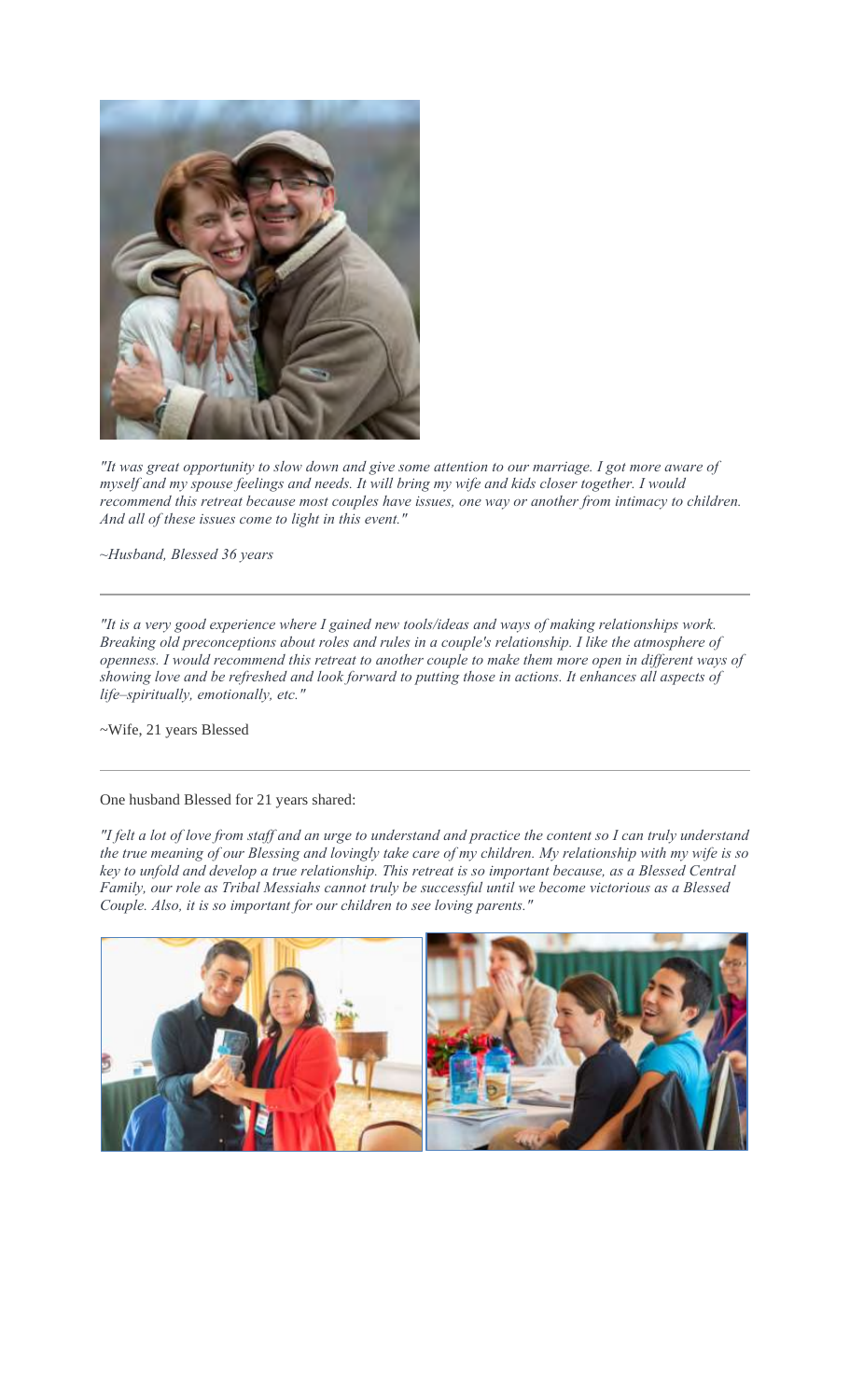

The retreat included fun, informative and interactive presentations on Marriage Over a Lifetime, Keys to a Healthy Marriage, Talking Safely, Dealing with Differences, and Sex, Health, and Happiness. Presentations were given by John Williams, Crescentia DeGoede and Lena and Christoph Yasutake. All presentations included True Parents' words and exercises that gave spouses a chance to discuss what they were learning with each other, and to practice using the new skills and techniques. Participants also had the opportunity to break into groups by gender and share with one another.



*"This retreat opened the door for us to talk more openly about some things without judgment or worrying about feeling foolish for having those thoughts or feelings. I really liked the breakout to talk about sex by gender with the other women. I wish I could have a similar small group on the local level so it's not like we don't talk again as sisters in that way ever again."* 

## *~Wife, Blessed 5 years*

*"I gained increased intimacy with my wife. I gained skills which I hope to share in my community. I made new friends and feel more connected as a community of Blessed Couples. I would totally recommend this retreat to another couple because we can go beyond our mistakes to be real as a community, we can also overcome shame related to sexuality and become more. intimate as couples."*

*~Husband, Blessed 36 years*

*"The content of each session was well given and informative as well as reassuring. I liked the separate sessions with men/women. It was knowledgeable and helpful listening to others concerns and tips. This retreat validates that there are problems and situations that anyone can get help with."* 

*~Wife Blessed 40 years*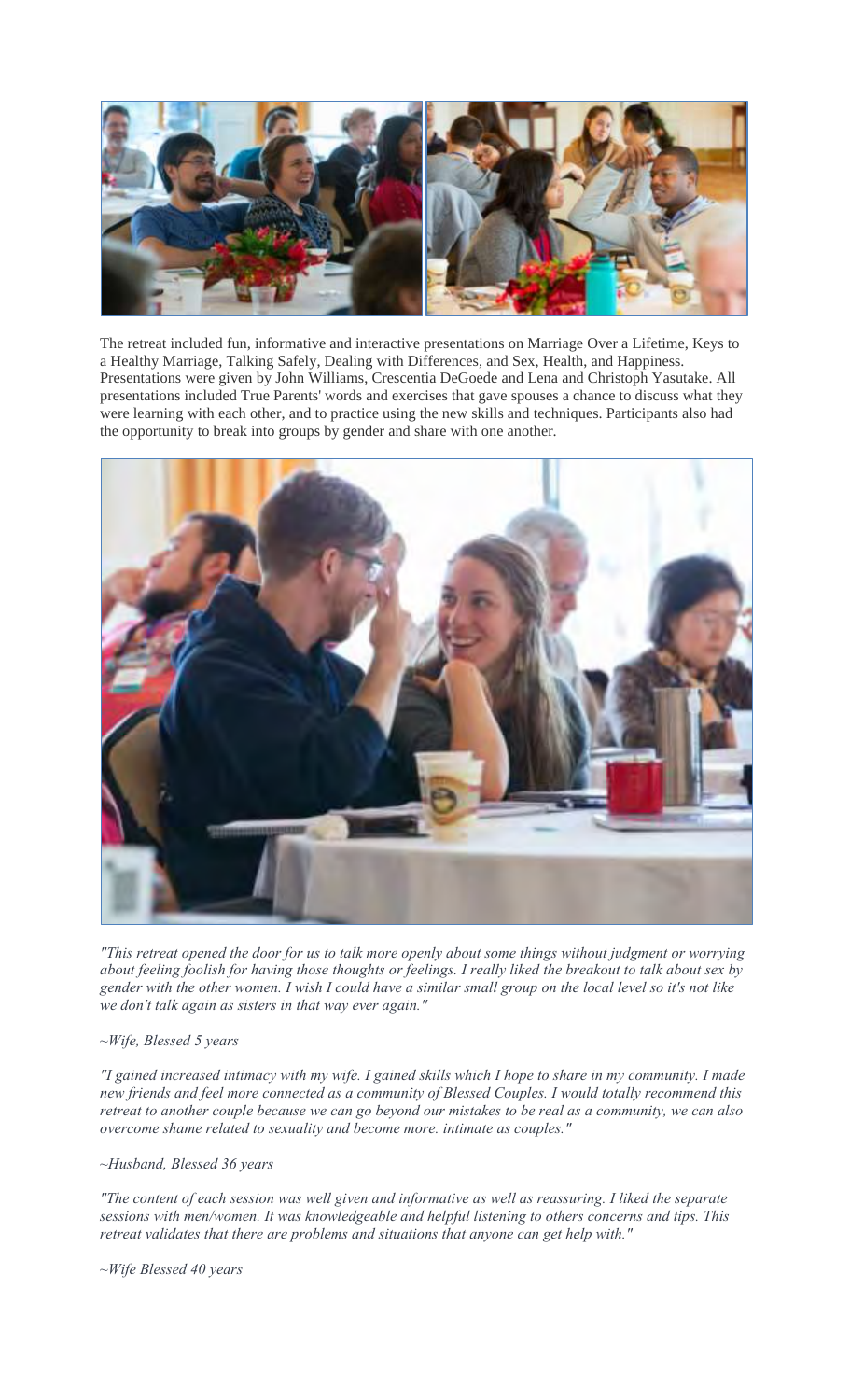

In addition to the presentations, there were several breakout sessions couples could choose from on: Talking about difficult topics, Love Currency, Improving your marriage by yourself, Rules and Roles, Romance, Couple money smarts, and the Art of Kissing. Participants shared that:

*"The breakout sessions were very helpful. I learned that my spouse and I need to communicate more about how we feel loved by each other. The retreat helped my couple to open up our hearts and talk more deeply with each other about our marriage."* 

*~Husband Blessed 21 years,*

*"I was able to under my husband's love language in a more meaningful way. What I gained from this retreat are the following: 1) invest more in our marriage 2) understand our differences 3) working as a team 4) be mindful with the use of words 5) be more supportive of each other. I would highly recommend this retreat to all couples. I know because this retreat helped myself and my husband to understand each other better and really helped resolve the crisis we're dealing with at this crucial time of our marriage. We are truly grateful for these opportunities." ~Wife, 17 years Blessed*



On Saturday afternoon the couples had several hours to relax and enjoy each other's company while taking advantage of the on-site activities, such as ice-skating, swimming, and board games. In the evening couples got dressed up for a date night and enjoyed fine dining and entertainment of their choice. Couples were also able to connect with other couples over meals throughout the retreat.

*"I had a great time at the Energize – I was always kept fully engaged, interested, and always felt like I was learning. It was awesome to have alone time with my wife and just really have the space and time to invest in each other."*

*Husband Blessed 6 years*